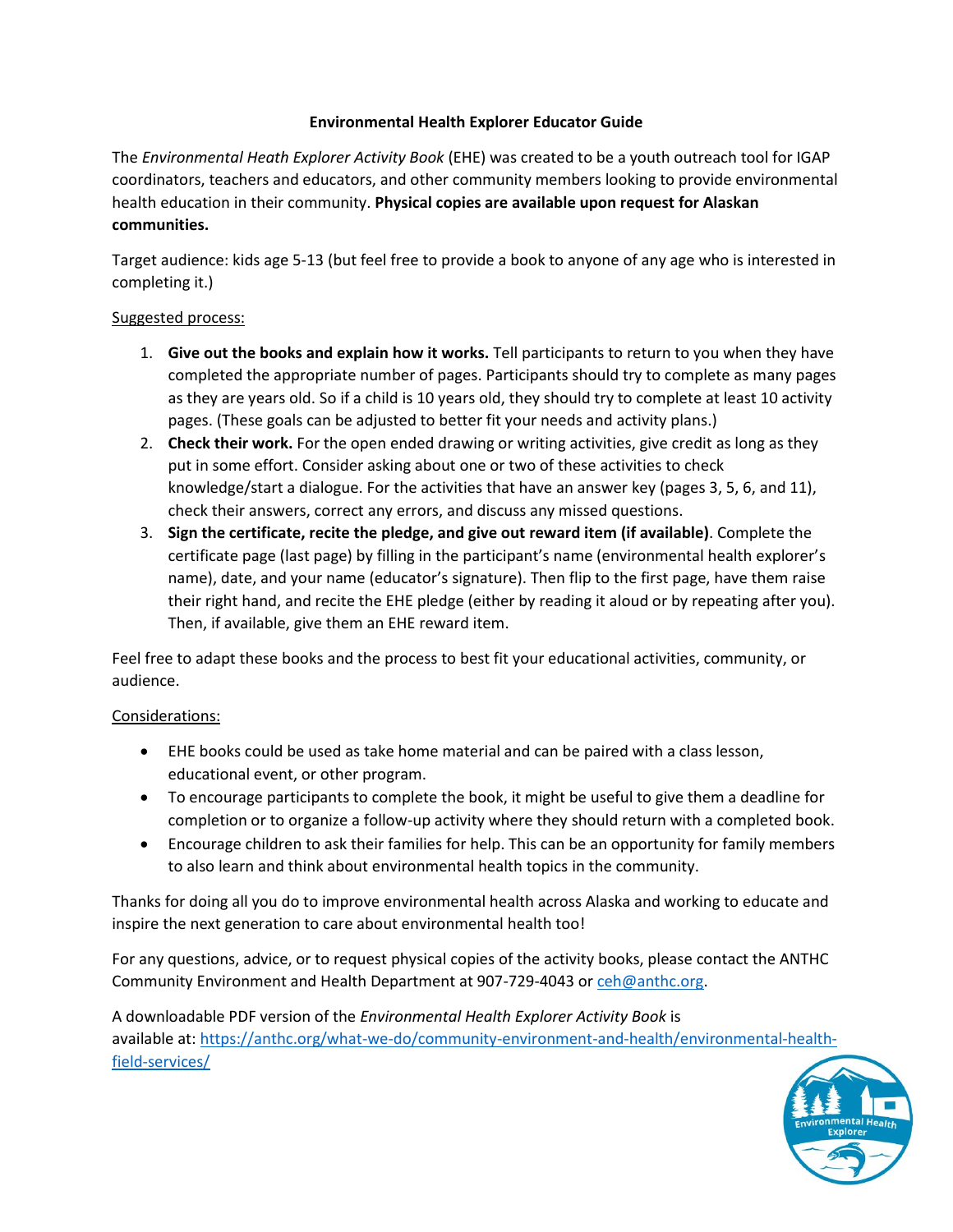

## Page 3 – Why do we wash our hands?

Instructions: place a mark in the box if you should wash your hands before or after each activity. Some might be before AND after.

At least these boxes should be marked off.

\*Feel free to accept marks in additional boxes. For example, depending on what you eat or cook, you may want to wash your hands before and after eating and cooking food.

#### Where does our safe drinking water come from?

Bad germs can also live in water. That is why we can get sick if we drink water from rivers or ponds. So where does our safe water come from? We have our water plant operators, the people who test and treat our w before it enters our homes, to thank for that. They take water from a river, a pond, or from underground and<br>clean it for us so we can stay healthy!

In Alaska, people get their drinking water in many different ways. Some people have pipes that run water from the water plant into their home. Sometimes the water plant operator<br>hauls water to people's homes or people haul water themselves.

 $\overline{3}$ 



Page 5 – Where does our safe water come from?

Instructions: Complete the water treatment maze from start to end to learn how your water becomes safe to drink!